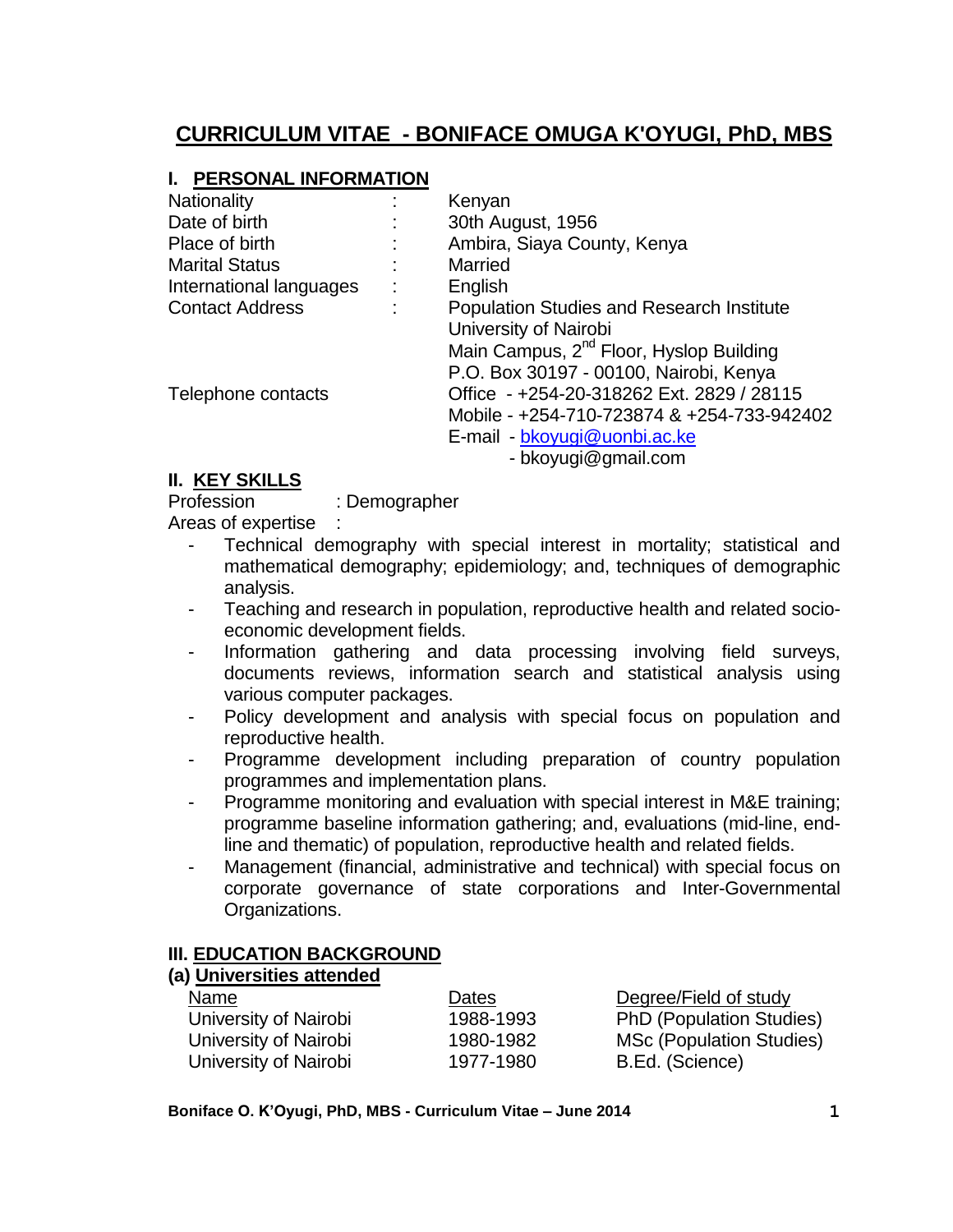#### **(b) Other formal training**

- 1. A five-day International Management Training programme for Board Chairmen, Chief Executives, Directors' & Board Secretaries organized by Business Education Exams Council International at Hilton Hotel Nairobi, Kenya (July 6-10, 2009).
- 2. A five-day Corporate Governance Training Course for Directors organized by Centre for Corporate Governance at Mombasa Serena Beach Hotel, Kenya (September 23-28, 2007).
- 3. A twelve-month study programme in relation to the final phase of my PhD work at the Johns Hopkins University, U.S.A (November, 1991 to October,1992).
- 4. A four-month study programme in relation to phase one of my PhD work at the Johns Hopkins University, U.S.A (August - November, 1989).
- 5. A three-month course on Applied Population and Development Planning (INPLAN) at Research Triangle Institute, North Carolina, U.S.A (March - May, 1985).

# **IV. WORKING EXPERIENCE**

Current Position:

Senior Lecturer, Population Studies and Research Institute, University of Nairobi, from 2002. Had a six year leave of absence from 2007 to 2013 for Government of Kenya appointment. Resumed duties from 1<sup>st</sup> August 2013. Currently chair of two PSRI committees – Training and Research.

2007- 2013:

 Director General, National Council for Population and Development (NCPD). This is a Semi- Autonomous Government Agency in the then Ministry of State for Planning National Development and Vision 2030 currently Ministry of Devolution and Planning. As the Chief Executive Officer, I was responsible for all the financial, administrative and technical affairs of the State Corporation plus other duties assigned by the Board of Directors, the Permanent Secretary and the Minister as stipulated in the State Corporations Act. During my tour of duty: population moved to the top priority list in government's development agenda; NCPD successfully restructured and put in place a certified management system; NCPD more than tripled its annual budget; NCPD successfully developed and obtained Cabinet and Parliament approvals for the Sessional Paper Number 4 of 2012 on Population Policy for National Development which also received a UN award in 2013; and, the organization maintained clean internal and external financial and technical audit reports hence establishing excellent working relationships with key stakeholders including government, and development partners.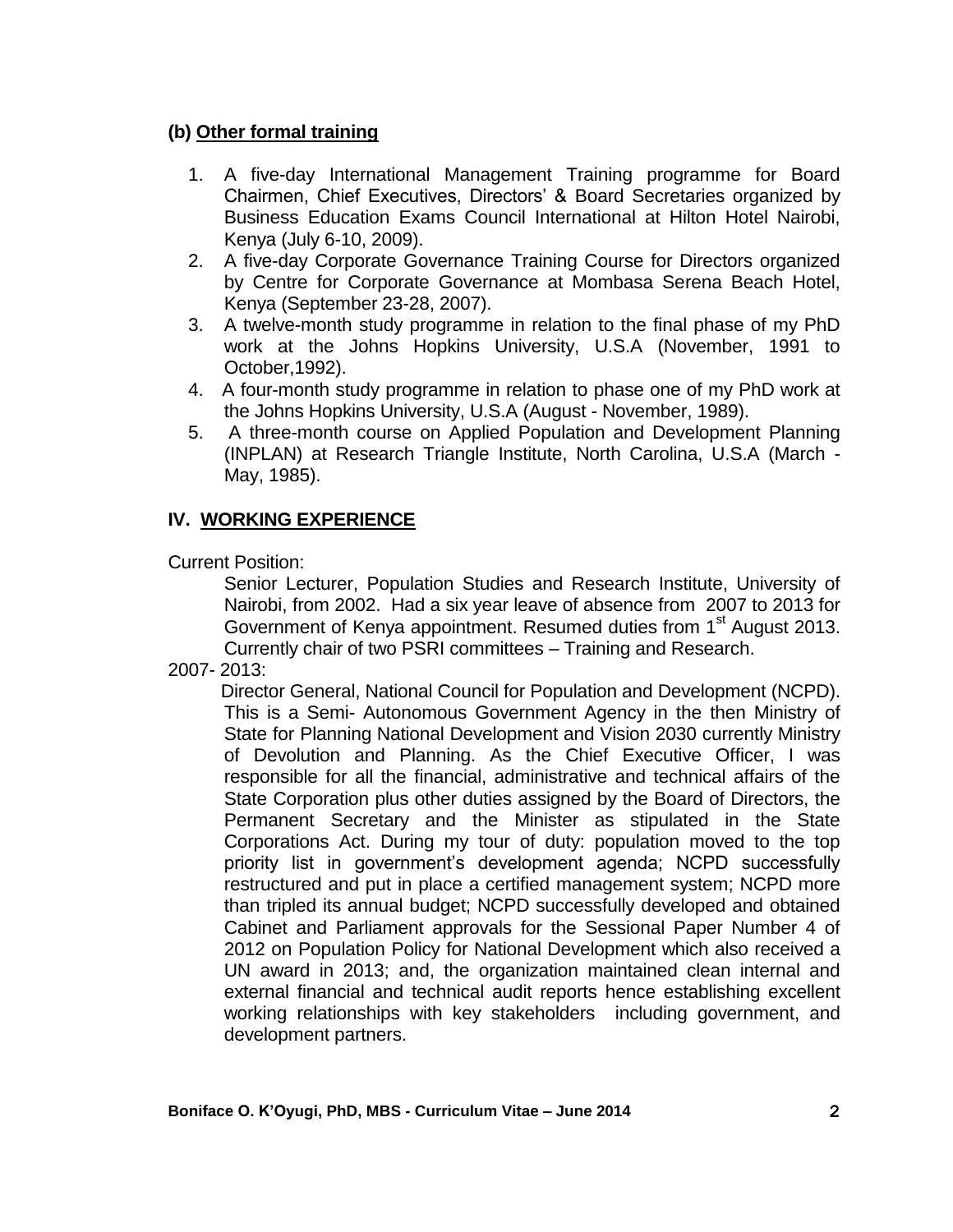#### 1990-2002:

Lecturer, Population Studies and Research Institute, University of Nairobi. Duties include teaching, research and supervision of postgraduate at the Institute. I was in charge of a number of PSRI's management committees and institutional donor funded projects. I also served as acting Director of PSRI for short periods.

1986-1990:

Tutorial Fellow, Population Studies and Research Institute (PSRI), University of Nairobi. Conducted teaching and research activities while undertaking PhD study programme.

1982-1986:

Planning Officer, in-charge of population sector, Ministry of Planning and National Development. Duties included: coordinating the development and implementation of population and related policies and programmes within the context of the national and district development plans (this was prior to the establishment of the National Council for Population and Development in late 1982); integration of population variables into national, sectoral and district development plans; programme monitoring, review and budgeting for population and other related programmes in Ministry of Home Affairs (then housing the NCPD) in liaison with Budgetary Supplies Officers in the Ministry of Finance and other relevant officers in the implementing departments in the ministry; analysis of proposals in the population sector including bilateral and multi-lateral donor funded national population programmes and projects in liaison with officers in the External Resources Department - Ministry of Finance; and, writing population policy and programme briefs including status reports and Kenya country statements for national and international population meetings such as the 1984 African and World Population conferences.

#### **V. MAJOR RESEARCHES AND CONSULTANCIES UNDERTAKEN (a) Researches and consultancies**

- 1. In my capacity as NCPD Director General and Member, KNBS Board of Directors, I was deeply involved in overseeing the execution of a number of important research related tasks including: 2009 Population Census; 2008/09 Kenya Demographic and Health Survey; 2007 and 2013 Kenya AIDS Indicator Surveys; 2010 Kenya Provision Assessment Survey; and, various national projects' baseline, mid and end line surveys
- 2. Development of GOS/UNFPA 4<sup>th</sup> CPAP May–June 2007 in Freetown, Sierra Leone as UNFPA/CST AA PD consultant.
- 3. Development of  $GOR/UNFPA 6<sup>th</sup> Country Programme of Assistance$ (2008-2012) to Rwanda – February 26 to March 9, 2007. Participated as UNFPA/CST AA PD consultant.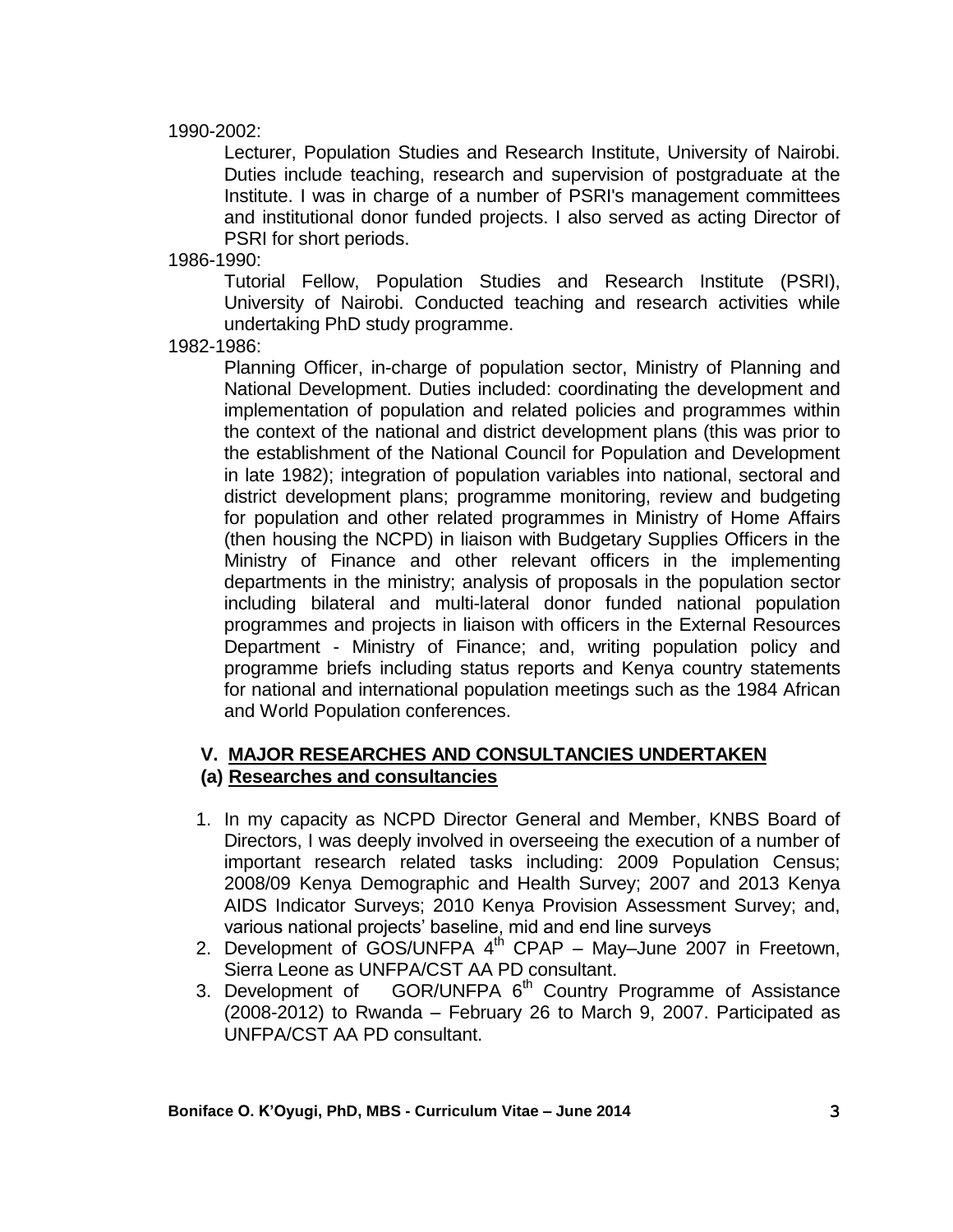- 4. Development of GOS/UNFPA 4<sup>th</sup> Country Progamme of Assistance (2008-2010) to Sierra Leone – January 14 – 20, 2007. Participated as UNFPA/CST AA PD consultant.
- 5. Mid-Term Review of GOK/UNFPA 6<sup>th</sup> Country Programme November 2006 to March 2007. Participated as PD consultant and the Team Leader.
- 6. Draft National Reproductive Health Policy October 2004 to August 2006. Participated in the writing of the draft policy jointly with J. Mati as the two lead consultants under the coordination of the Reproductive Health Task Force of DRH with financial support from Policy Project Kenya. The RH Policy was finalized and published by Ministry of Health in 2007.
- 7. Capacity Assessment of national and regional institutions in Kenya for provision of technical assistance in UNFPA funded population, gender and reproductive health programmes for the  $6<sup>th</sup>$  Country Programme (covering 2004-2008 period) - June 2004. I participated as the local consultant paired with the UNFPA Country Support Team based in Addis Ababa.
- 8. Kenya's Position Paper on the Implementation of the ICPD Programme of Action - May 2004. The paper was for the ICPD+10 Africa regional member states meeting held in Dakar in May 2004 and the NGOs meeting held in Nairobi in June 2004. I prepared the paper as a consultant to NCPD.
- 9. Training modules on VCT, ARVs and PMTCT for Constituency Aids Control Committees (CACCs) - May 2004. National Aids Control Council contracted Population Association of Kenya to develop the modules. I participated as a consultant and developed the training module on PMTCT.
- 10.Country Report for Kenya September 2003. Thematic Evaluation of Population and Development Oriented Programmes in EC External Cooperation. European Commission contracted PARTICIP GmbH to undertake the evaluation exercise. I participated as the local consultant while Jane H. Cole was the external consultant.
- 11.Country Population Assessment (CPA) for Kenya January 2003. The exercise was coordinated jointly by UNFPA and NCPD. I served as the lead consultant for Population and Development Strategies working together with E. Muia who was the lead consultant for Reproductive Health.
- 12.UNICEF global study on the long-term socio-economic impact of HIV/AIDS on children and policy response. The study was undertaken in March – December 2001. I participated as the lead consultant and produced the Kenya Country Case Study report that is part of the UNICEF's IRC publications
- 13.Kenya Country Common Assessment (CCA) 2000. UNDP coordinated the exercise. Participated jointly with T. Ryan. I was responsible for data collection that took place in June – July 2000.
- 14.WHO/PSRI KAP Baseline Survey on reproductive health and family planning in North East and North West regions of Somalia, May to October 1999. I was responsible for data collection in the North East region and production of the study report.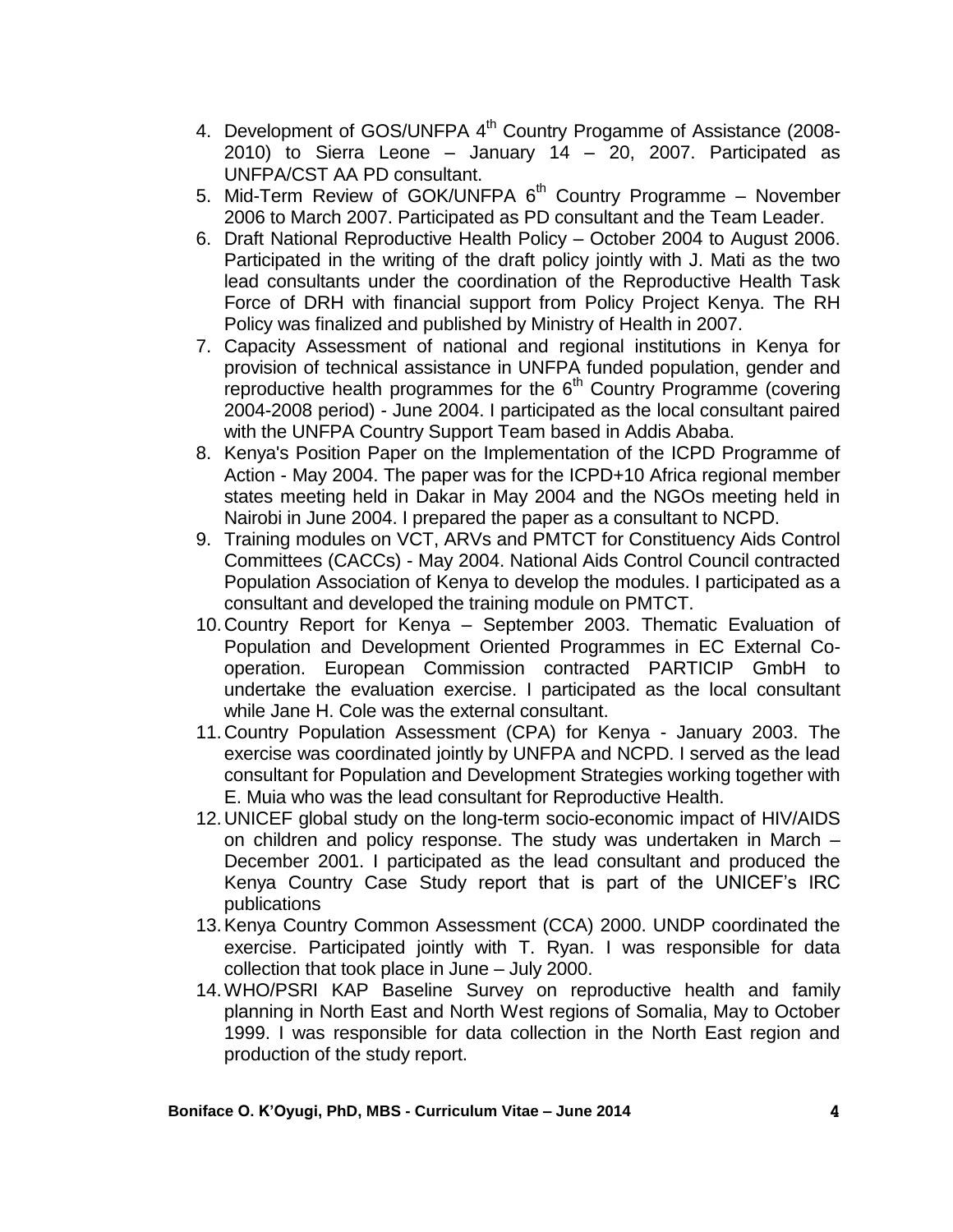- 15.UNDP Funded Research Project on socio-cultural factors associated with HIV/AIDS in Kenya: A case study of Homa Bay and Mwingi districts. Research undertaken in July to October 1998. I was one of the four principal researchers that implemented the project. The National Aids Stds Control Programme coordinated the research.
- 16.Analysis of the 1989 Population Census data. I was one of the researchers who analyzed the 1989 Population Census data. The analysis was done in 1994 -1995 and coordinated by Central Bureau of Statistics with financial support from UNFPA. I wrote the Analytical Report Volume 8 on Education..
- 17."Kenya Maternal Mortality Baseline Survey" a UNICEF funded project implemented in 1994 by the PSRI Research Team. I was one of the principal researchers. I coordinated the hospital data collection and authored chapters three and seven of the survey report, 1995.

#### (**b) Postgraduate student research works successfully supervised**

I have supervised successfully over 100 master's level and a number of PhD students at University of Nairobi. I have also examined several Masters and PhD theses from our national and other universities in Africa.

#### **VI. TEACHING AND TRAINING EXPERIENCE**

#### **(a) University of Nairobi approved degree/diploma programmes**

Since joining the University of Nairobi in 1986, I have been taught a number of courses mainly on technical demography, statistical and research methods as applied to demography. These have been at various levels including graduate diploma, masters and PhD.

#### **(b) Short-term training programmes**

- 1. Capacity Building Workshops on Integration of Population Variables into Development Planning for GOK/UNFPA 6CP Implementing Partners in June 2006. I participated as resource person and workshop coordinator.
- 2. Capacity Building Workshops on Monitoring and Evaluation for PEPFAR and GOK/UNFPA 6CP Implementing Partners conducted by PSRI in 2005 and 2006. These were series of five-day training workshops targeting programme officers. I participated as resource person and as workshop coordinator.
- 3. Global Leadership Training Programme for senior programme officers on adolescent reproductive health within the context of HIV/AIDS conducted in 2003 by PSRI in collaboration with NCPD. This was a two-week training workshop for Eastern and Southern African region held in Nairobi with financial support from Partners a South-South Initiative. I served as the training coordinator.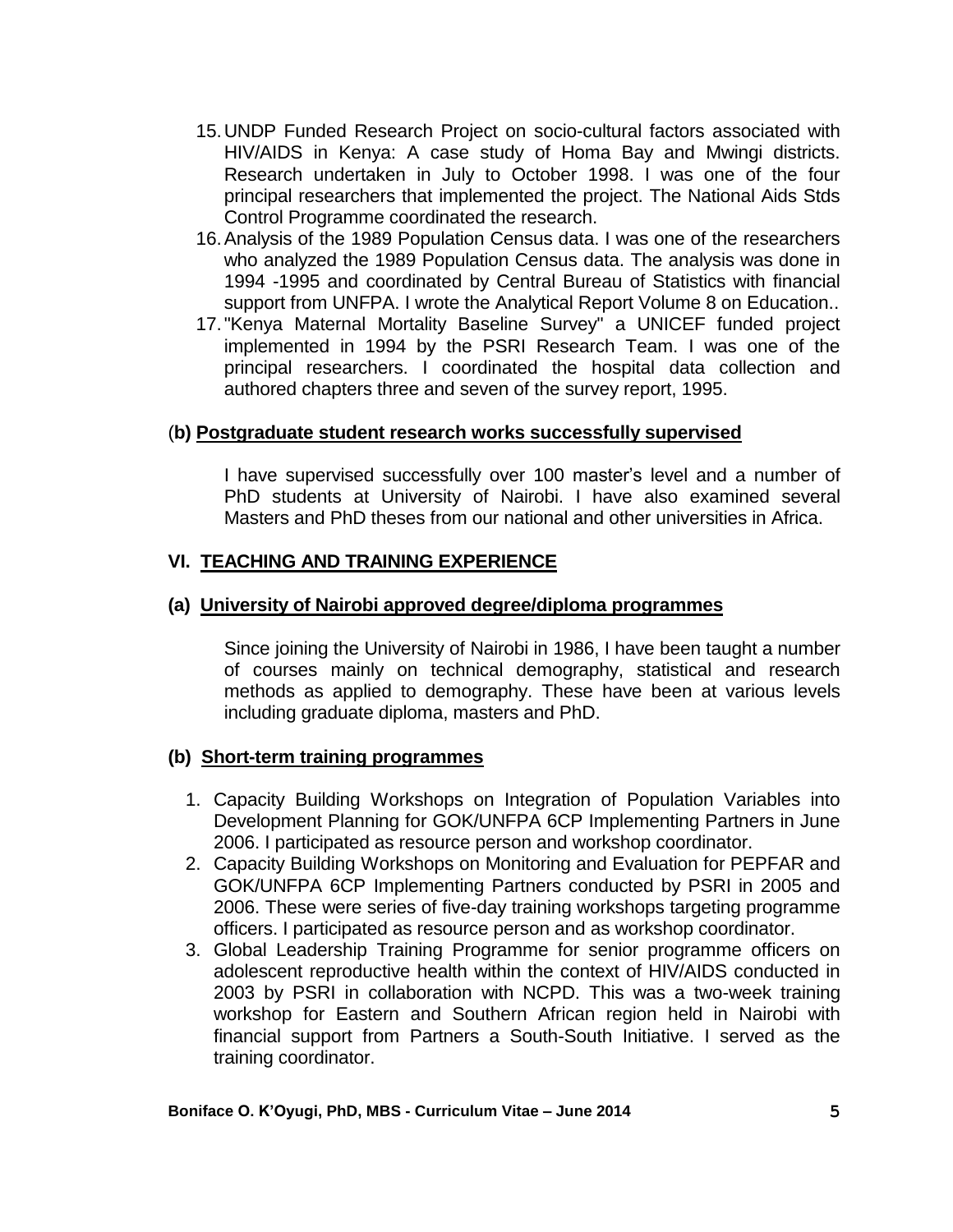- 4. AMREF International Training Programme on Diploma in Community Health in 2003 and 2004. I jointly facilitated a two-week course on Applied Epidemiology – Demographic Unit.
- 5. CAFS training programme on operational sing Cairo and Beijing Gender and Reproductive Health conducted in 1999 – 2000 period. I facilitated the sessions on introduction to research.
- 6. GOK / UNDP training programme for planners on HIV/AIDS organized by the Office of the Vice President and Ministry of Planning and National Development in 1997. I served as one of the resource persons that conducted the training.
- 7. Women's Bureau / ODA training programme on the implementation of Global Platform for Action on Gender and Development held in Kitui and Mombasa districts in 1997. I served as the lead consultant.
- 8. Kenya Medical Association training programme on population and family planning for various cadres of medical personnel in the private sector and NGOs conducted in the 1993 – 1994 period. I served as a resource person for the various sessions on population policies and programmes.
- 9. PSRI short term courses including LOGFRAME training conducted during the 1993 –1996 and 1997 – 2001 periods for various cadres of personnel in Government, Private Sector and NGOs aimed at enhancing their skills in incorporating population factor in their work. I was responsible for sessions on various topics.

## **VII. PUBLICATIONS**

### **(a) Theses**

- 1. "Impact of Household and Community Level Environmental Factors on Infant and Child Mortality in Rural Kenya", PhD Thesis at PSRI, University of Nairobi, 1992,
- 2. " Mortality and Morbidity Situation in Siaya District", MSc Thesis at PSRI University of Nairobi, 1982.

### **(b) Book chapters**

- 1. "The Impact of a Growing HIV/AIDS Epidemic on the Kenyan Children", Chapter 3 written jointly with J. Muita in "AIDS, Public Policy and Child Well-Being", a book edited by G. A. Cornia of University of Florence based on study project supported by Italian Government and UNICEF IRC, JEL: D13, H52, 118, 138, J11, Florence, 2002.
- 2. "Impact of environmental factors on infant and child mortality in rural Kenya", a chapter written in "Development in Kenya: a book on essays in honour of Professor S. H. Ominde", edited by J.O. Oucho, A.B.C Ocholla Ayayo, E.H.O Ayiemba, and L.O. Omwanda, 2000.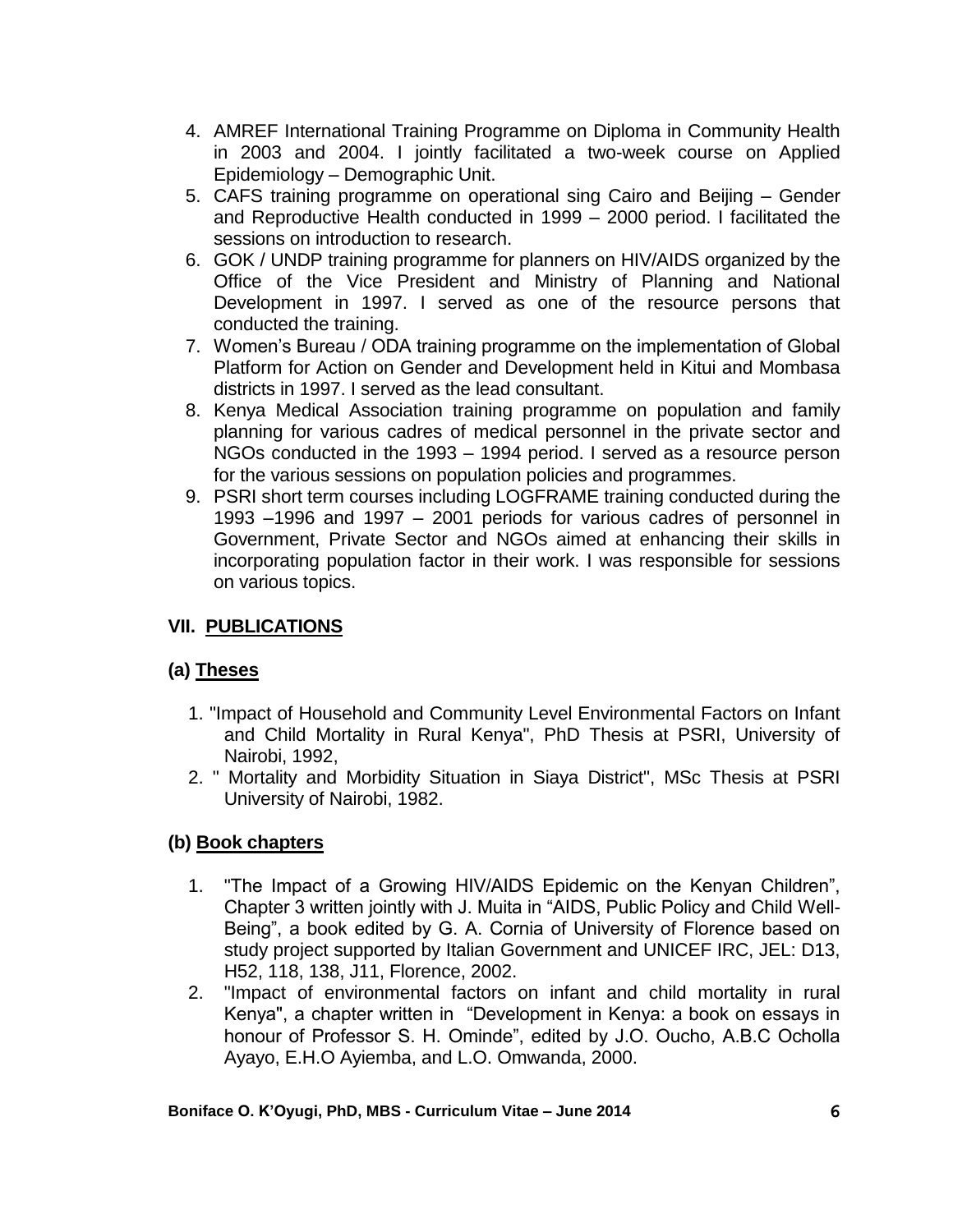3. "Demographic Models Applied at Population Studies and Research Institute", a chapter written jointly with M. Kimani in "Kenya's Population Growth and Development to the year 2000", S.H. Ominde (ed.), Heinemann Kenya, 1988.

### **(c) Papers in peer reviewed journals**

- 1. "Access to child health care, medical treatment of sick children and childhood mortality relationships in Kenya", a paper published in Health, Volume 6, May 7, 2014, 1152-1164.
- 2. "Kenya AIDS Indicator Surveys 2007 and 2012: Implications for public health policies for HIV prevention and treatment", a paper published jointly with W. K. Maina and others, in Acquired Immune Deficiency Syndrome, Volume 66, Supplement 1, May 1, 2014.
- 3. "Impact of breastfeeding on infant and child mortality with varying levels of immunization and HIV/AIDS: evidence from 2008/09 Kenya Demographic and Health Survey", a paper published in Social Sciences, Volume 3, No. 1, February 2014, 9-16.
- 4. "Effects of bed nets and anti-malaria drugs use on infant and child mortality in Kenya's malaria endemic and epidemic prone areas", unpublished journal paper currently under review.
- 5. "In search for the an explanation to the upsurge in infant mortality in Kenya during the 1988-2003 period", a paper published jointly with S. W. Wafula and L. D. E. Ikamari in BMC Public Health, 2012, 12:441.
- 6. "Regional Variations in the Use of Contraceptives in Kenya", a paper published jointly with M. Kimani in Genus Volume LX No. 2, 2004 .
- 7. "Demographic and Reproductive Health Situation in North East and North West Regions of Somalia", a paper published jointly with M. Kimani in Health Line: A Journal of Health, Volume 5 No. 3 July – September 2001.
- 8. "Infant/child Mortality and Birth Intervals in Kenya", a paper published jointly with M. Kimani in Health Line: A Journal of Health, Volume 5 No. 2 April – June 2001.
- 9. "Breastfeeding, Nutrition, Immunization and Childhood Mortality in Rural Kenya", a paper published jointly with M. Kimani in Health Line: A Journal of Health, Volume 5 No. 1 January – March 2001.

### **(d) Published conference papers**

- 1. "Differentials in HIV/AIDS Prevalence within the context of IEC: A case study of Mwingi and Homa Bay districts", a paper published in "Population and Sustainable Development Challenges in Kenya", Population Association of Kenya, Occasional Publication No.3, 2003.
- 2. "Socio-economic Differentials in Infant and Child Mortality in Kenya: Application of a Hazards Model", a paper published in "Population, Health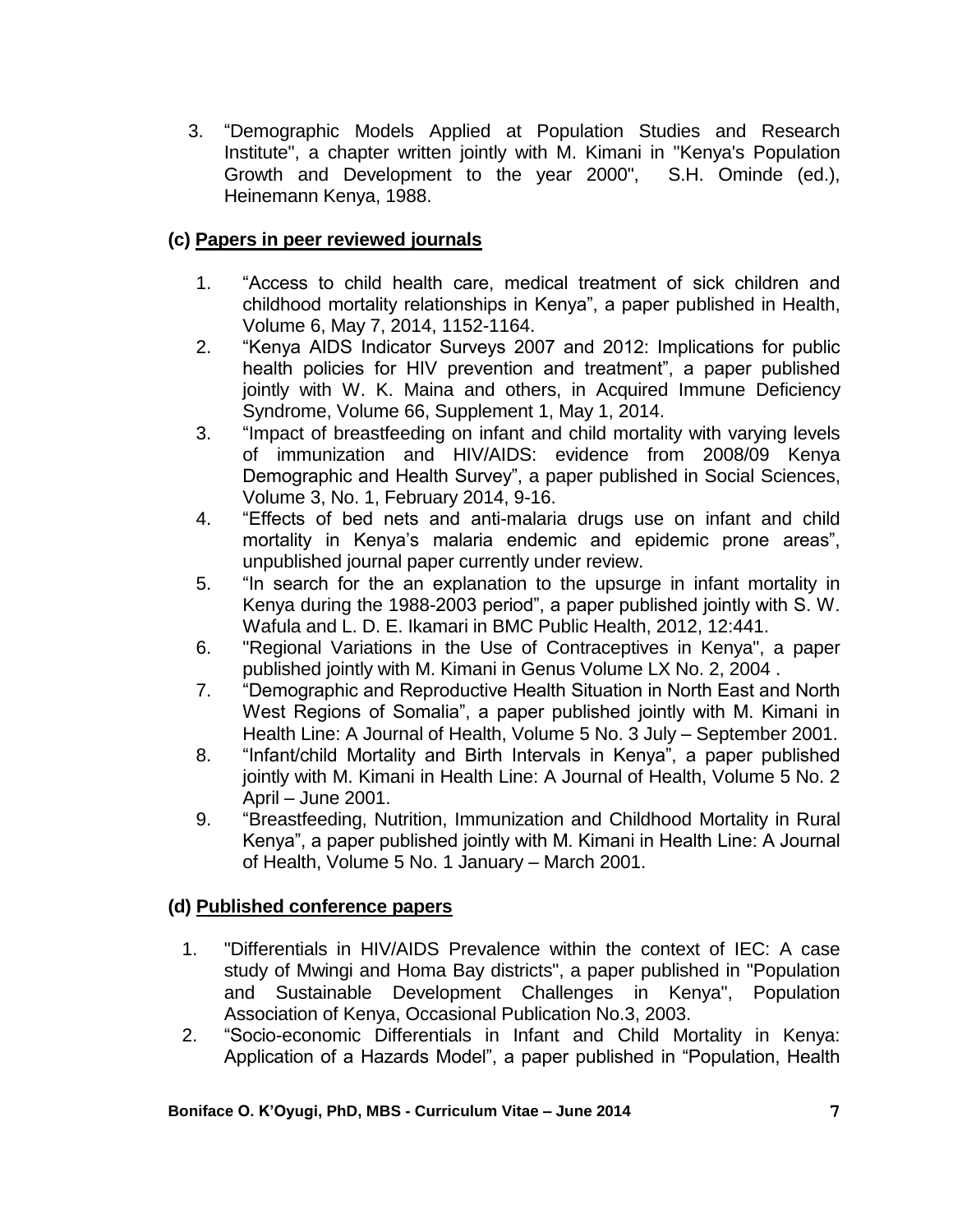and Development in Africa: Anthropological perspectives" by Population Studies and Research Institute University of Nairobi, 2001.

3. "A framework for Demographic and Health data collection in Arid and Semi-Arid Areas", a paper published in "Kenya's Population Prospects Now and Beyond" by Population Association of Kenya, 2000.

### **(e) Unpublished workshop and conference papers**

- 1. Strategies and Plans for Averting the Negative Socio-economic Effects of Uncontrolled Population and realizing the Demographic Dividend Especially in Urban Centers", a paper prepared as part of update report to National Economic and Social Council on Urbanization and Increased Population, January 2013.
- 2. Kenya's Rapid Population Growth and Its Implications on attainment of MDGs", a paper presented at the 1<sup>st</sup> National Civil Society Organizations Forum on MDGs, Soi Safari Lodge Baringo, 27<sup>th</sup> February 2012.
- 3. "Drivers That Will Influence National Development Beyond 2030 Population and Resources Maximization Dynamics in Kenya", a paper presented to the National Economic and Social Council, Kenya School of Monetary Studies Nairobi, 25<sup>th</sup> March 2011.
- 4. "Draft Population Policy for National Development", a paper presented at Parliamentary Retreat, Mombasa, 22<sup>nd</sup> - 23<sup>rd</sup> July 2011.
- 5. "Kenya Population Policy and Its Effects on the MDGs", a paper presented at the MDGs Summit Forum 2010+, Serena Beach Hotel Mombasa, 30<sup>th</sup> November 2010.
- 6. "Overview of Population Trends and Policy in Kenya", a paper presented at the Second National Leaders Conference on Population and Development organized by National Council for Population and Development, KICC Nairobi, 15<sup>th -</sup>17<sup>th</sup> November 2010.
- 7. "Linkages between Population and Vision 2030", a paper presented at National Stakeholders Forum, Mombasa, 9<sup>th</sup> December 2009.
- 8. "Needs Assessment on Migration and Development Challenges to National Population Policy and Programme Development", a paper presented at the Migration and Development Seminar, Kisumu, 16<sup>th</sup> March 2009.
- 9. "Climate Change and Environmental Degradation: Impact on Population", a paper presented at International Conference on Population and Climate Change organized by Partners in Population and Development, Kampala Uganda,  $24^{th}$  November 2008.
- 10."Adolescents Sexual and Reproductive Health and Future Challenges", a paper presented at the International Forum on Universal Access to Reproductive Health organized by Partners in Population and Development, Morocco, November 2007.
- 11."Population and Development Relationships", a paper prepared for the Regional Seminar on Population and Development in Africa organized by IASEM in Nairobi, 2<sup>nd</sup> - 5<sup>th</sup> October 1996.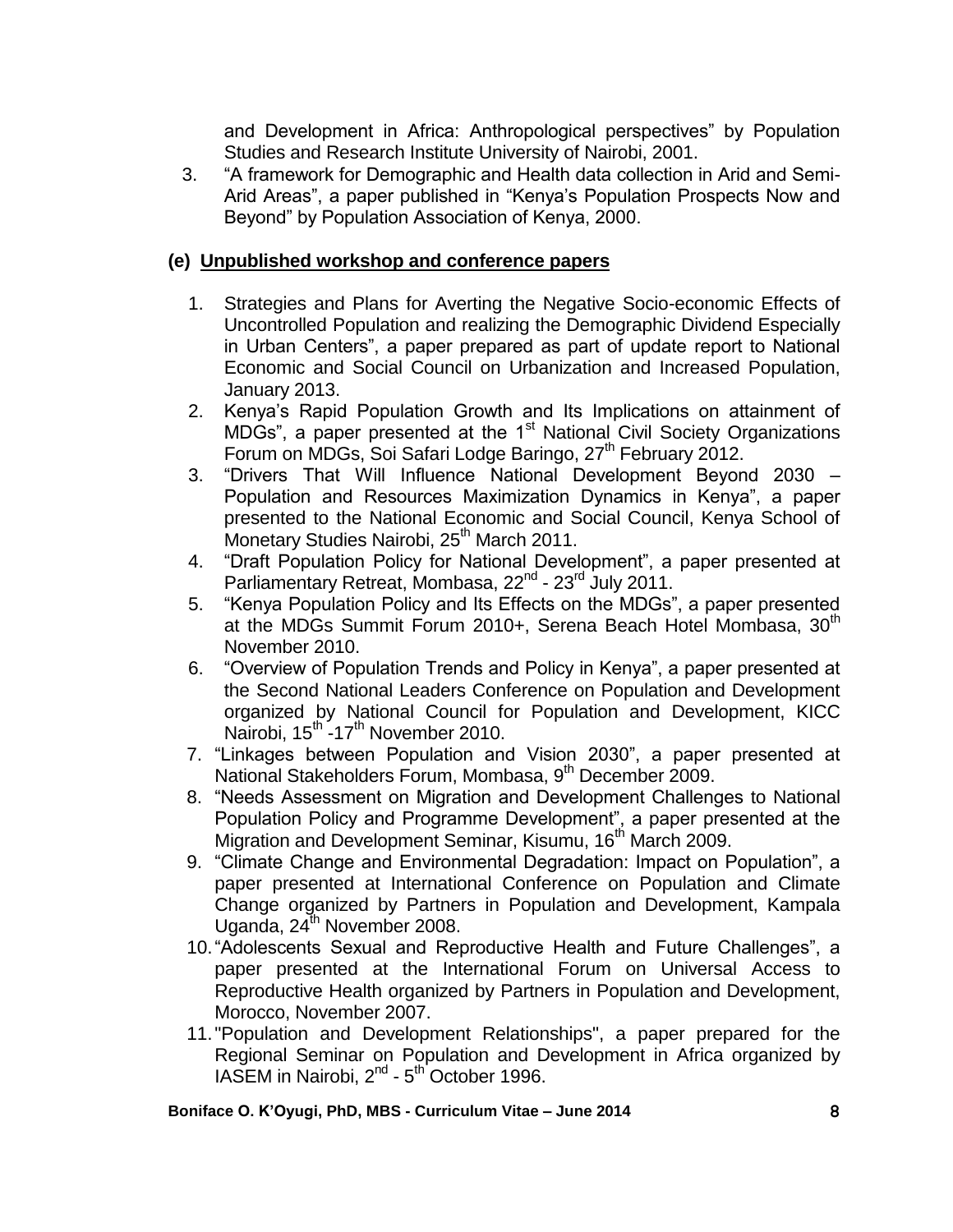- 12."Basic models for assessing the impact of family planning on fertility", a paper prepared for PSRI Short Course on Evaluation of Family Planning Programmes, September 1996.
- 13."Integration of Population aspects in development planning", a paper prepared for PSRI Short Course on Population and Development, April 1996.
- 14."Implications of population growth on development", a paper prepared for PSRI Short Course on Population and Development, April 1996.
- 15."Information Management System at PSRI", a paper presented at PSRI'S Curriculum Development Workshop held in Green Hills Hotel Nyeri 12-15 October 1993.
- 16."Impact of Population on Environment", a paper prepared for Workshop organised by Earth Care Africa with financial support from UNDP, UNEP and the World Bank on Moving Rio Forward: Conservation and sustainable Use of shared Resources Within Eastern Africa held in Nairobi 24-27 August 1993.
- 17."Some Computer Applications to Social Science Data", a paper prepared jointly with M. Kimani for Workshop on Social Science Research Methodology for countries of Eastern and Southern Africa organised by the Union for African Population Studies held in Mombasa 6-17 November 1993.
- 18."Computer Data Processing", a paper prepared jointly with M. Kimani for Workshop on Social Science Research Methodology for countries of Eastern and Southern Africa Organised by the Union for African Population Studies held in Mombasa 6-17 November 1993.

# **(f) Research reports**

- 1. "Mid-Term Review of the 6<sup>th</sup> GOK/UNFPA Country Programme 2004-2008", a GOK/UNFPA report I prepared jointly with J. Mati and N. Maina in April 2007..
- 2. "National Reproductive Health Policy Enhancing Reproductive Health Status for all Kenyans", a report I prepared jointly with J. Mati as consultants and later published by Ministry of Health as a policy paper in November 2007 after further review and editing.
- 3. "ICPD+10 Kenya's Progress in Implementing the International Conference on Population and Development Programme of Action 1994-2004", a report I prepared for NCAPD as a consultant and later published by NCAPD in September 2004.
- 4. "Population Studies and Research Institute (PSRI) Rusinga Island Population Laboratory Household Survey Baseline Report", a report jointly published by PSRI colleagues in 2003.
- 5. "Kenya Country Population Assessment", a UNFPA report I prepared jointly with J. Kekovole and E. Muia in January 2003.
- 6. "The United Nations Common Country Assessment for Kenya 2001", a UNDP publication. I assisted T. Ryan to prepare, published in 2001.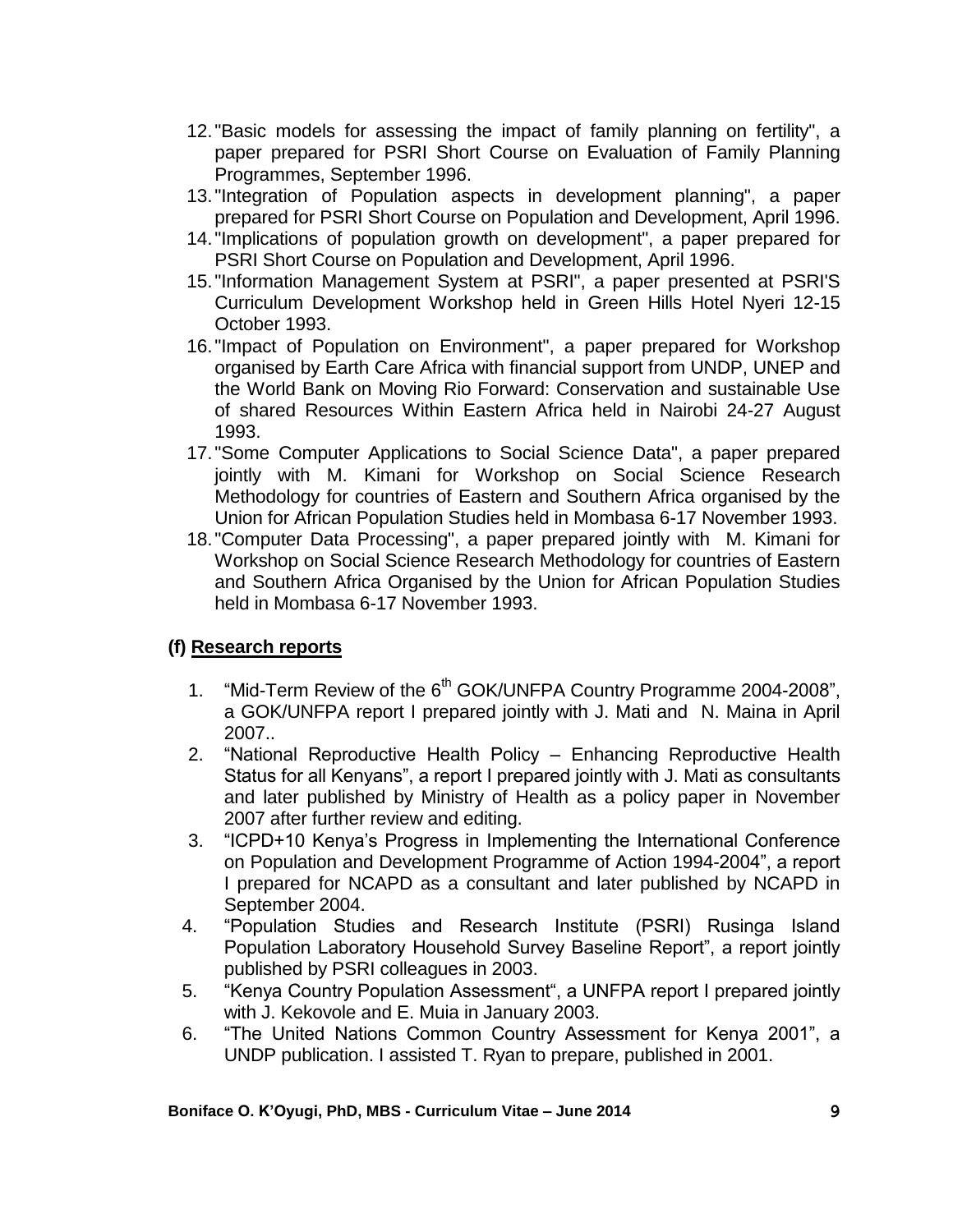- 7. "The Long Term Socio-Economic Impact of HIV/AIDS on Children and Policy Response", Kenya case study report for the UNICEF global study prepared jointly with J. Muita, 2001.
- 8. "Socio-cultural Factors and HIV Transmission: A Case Study of Mwingi and Homa Bay Districts", a report prepared jointly with the GOK/UNDP Country Research Team, 2001.
- 9. "Final Project Report for KEN/93 UNFPA/PSRI project", a report prepared jointly with PSRI staff for the 1993-1996 project activities funded by UNFPA, December 1996.
- 10. "Multi-Purpose Project Baseline Report", a report prepared jointly with PSRI staff for UNFPA funded institutional research undertaken in Muranga, October 1996.
- 11. "1989 Kenya Population Census Analytical Report Volume 8 on Education", a report published by the Central Bureau of Statistics in April 1996.
- 12. "Kenya's Programme of Action for Population and Development 1996- 2015", a report written jointly with others for UNFPA, March 1996.
- 13. "Survey of awareness and Knowledge of Child Abuse and Neglect: A case study of selected rural areas in Kenya", a report prepared for ANPPCAN (January,1995).
- 14. "Kenya Maternal Mortality Baseline Survey 1994", a report for UNICEF (December,1994) by PSRI Research Team.
- 15. "Survey of awareness and Knowledge of Child Abuse and Neglect: A case study of Nairobi", a report prepared for ANPPCAN (March,1994).
- 16. "National Child Growth Monitoring Programme Evaluation", a report prepared jointly with Z. Muganzi, J.C Oyieng, and M. Kimani for the UNICEF/Ministry of Health (December, 1988).
- 17. "Population and Development Planning in Kenya", a report prepared jointly with J. O. Oucho and E.H.O Ayiemba for the Organization of African Unity (December 1986).
- 18. "Survey of Women's Position and Training at National Youth Service", a report by RPS for the Office of the President (December,1984)

### **VIII. SELECTED CONFERENCES/WORKSHOPS ATTENDED**

.

- 1. XVIII Annual Board Meeting and International Ministerial Conference on South – South Cooperation in the Post ICPD and MDGs organized by Partners in Population and Development, Beijing, China,  $20<sup>th</sup>$  to  $24<sup>th</sup>$ October 2013.
- 2. XVII Annual Board Meeting and International Ministerial Conference organized by Partners in Population and Development, Dhaka, Bangladesh, October 2012.
- 3. The London International Family Planning Summit organized by the UK Government and the Bill & Melinda Gates Foundation, London, 11<sup>th</sup> Julv 2012.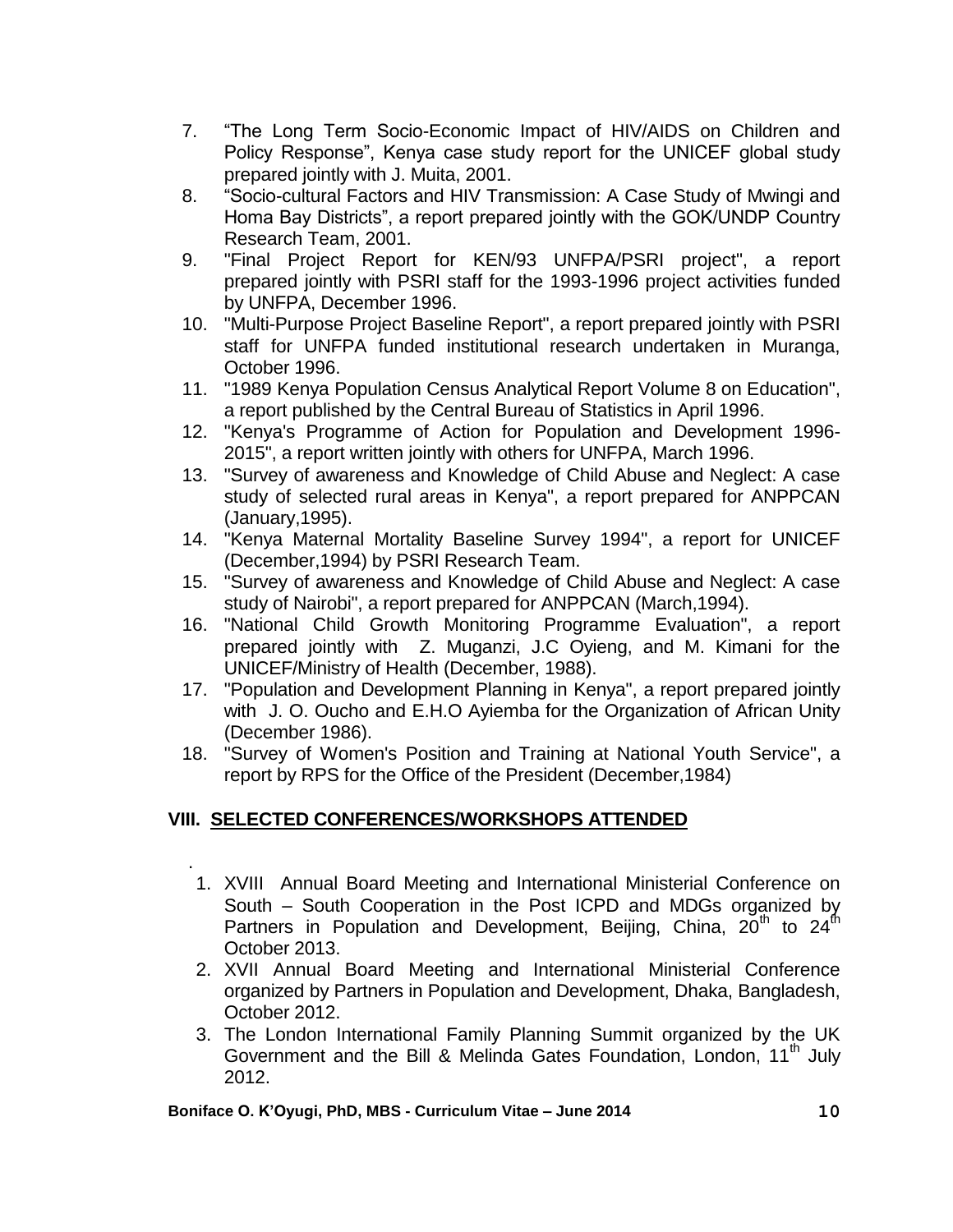- 4. 46<sup>th</sup> Session on the United Nations Commission on Population and Development, New York, April 2012.
- 5. XVI Annual Board Meeting and International Ministerial Conference organized by Partners in Population and Development, Pretoria, South Africa, November 2011.
- 6. International Conference on Sub-Saharan Africa: Transforming Population Dynamics into an Opportunity organized by Deutsche Stiftung Weltbevoelkerung (DSW), Berlin Germany, 21<sup>st</sup> October 2011.
- 7. XV Annual Board Meeting and International Ministerial Conference organized by Partners in Population and Development, Jakarta, Indonesia, October 2010.
- 8. Fifth Asian Pacific Conference on Reproductive Health and Rights held in Beijing China, 15-22 October 2009.
- 9. 42<sup>nd</sup> Session on the United Nations Commission on Population and Development, New York, April 2009.
- 10.Meeting of East Africa Population Health and Environment Network held in Kigali, Rwanda February 23-27 2009.
- 11.International Forum on ICPD at 15: Progress and Prospects organized by Partners in Population and Development a South-South Initiative held in Kampala, Uganda 21-26 November 2008.
- 12.Executive Board of the United Nations Development Programme and of the United Nations Population Fund, New York, 8<sup>th</sup> – 12<sup>th</sup> September 2008.
- 13.41<sup>st</sup> Session on the United Nations Commission on Population and Development, New York, April 2008.
- 14.Consultative Meeting of Experts on Capacity Development organized by Partners in Population and Development with UNFPA and CTC held in Taicang, China – 10-13 May 2007.
- 15.PSRI-NCAPD Workshops on M&E and Integration of population into development planning for UNFPA implementing partners April and June 2006.
- 16.PSRI Workshops on M&E for PEPFAR implementing partners funded by Measure Evaluation 2005-2006.
- 17.Workshop of authors to prepare the 2003 KDHS Report jointly organized by CBS and Macro Internal in March 2004.
- 18.Third Population Conference organized by Population Association of Kenya held in Machakos 27 February – 1 March 2002.
- 19.Second Meeting of Global UNICEF Project on "The Social Impact of AIDS on Children and Policy Response", Florence – Italy 27 – 29 September 2001.
- 20.Core Group Meeting on Reproductive Research held in Bangkok, Thailand 6 – 8 March 2000.
- 21.Second Population Conference held in Mbagathi 23 26 January 2000 organized by Population Association of Kenya.